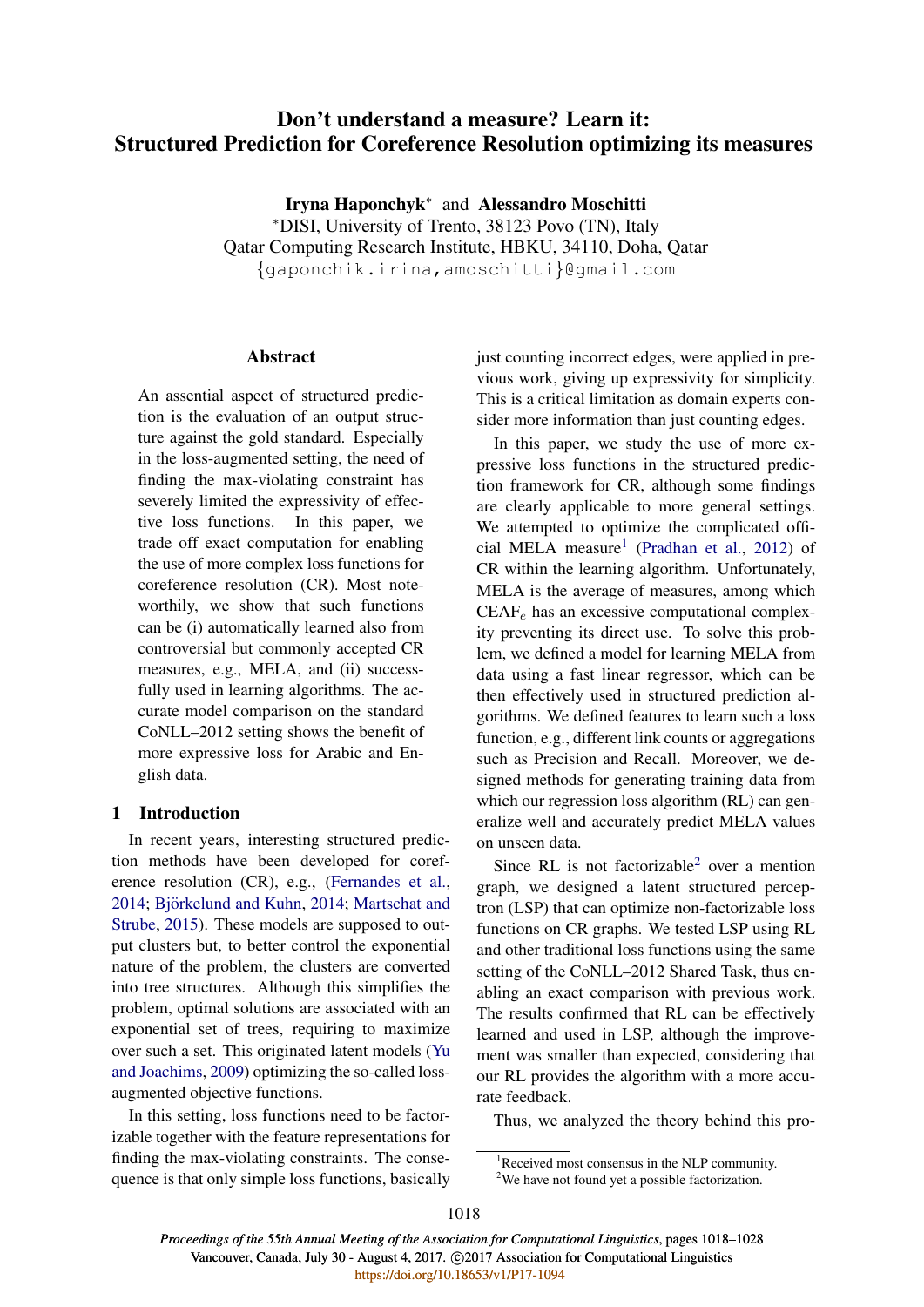cess by also contributing to the definition of the properties of loss optimality. These show that the available loss functions, e.g., by Fernandes et al.; Yu and Joachims, are enough for optimizing MELA on the training set, at least when the data is separable. Thus, in such conditions, we cannot expect a very large improvement from RL.

To confirm such a conjecture, we tested the models in a more difficult setting, in terms of separability. We used different feature sets of a smaller size and found out that in such conditions, RL requires less epochs for converging and produces better results than the other simpler loss functions. The accuracy of RL-based model, using 16 times less features, decreases by just 0.3 points, still improving the state of the art in structured prediction. Accordingly, in the Arabic setting, where the available features are less discriminative, our approach highly improves the standard LSP.

## 2 Related Work

There is a number of works attempting to directly optimize coreference metrics. The solution proposed by Zhao and Ng (2010) consists in finding an optimal weighting (by beam search) of training instances, which would maximize the target coreference metric. Their models, optimizing MUC and  $B<sup>3</sup>$ , deliver a significant improvement on the MUC and ACE corpora. Uryupina et al. (2011) benefited from applying genetic algorithms for the selection of features and architecture configuration by multi-objective optimization of MUC and the two CEAF variants. Our approach is different in that the evaluation measure (its approximation) is injected directly into the learning algorithm. Clark and Manning (2016) optimize  $B<sup>3</sup>$ directly as well within a mention-ranking model. For the efficiency reasons, they omit optimization of CEAF, which we enable in this work.

 $SVM<sup>cluster</sup> - a structured output approach by$ Finley and Joachims (2005) – enables optimization to any clustering loss function (including nondecomposable ones). The authors experimentally show that optimizing particular loss functions results into a better classification accuracy in terms of the same functions. However, these are in general fast to compute, which is not the MELA case.

While Finley and Joachims are compelled to perform approximate inference to overcome the intractability of finding an optimal clustering, the latent variable structural approaches – SVM of Yu and Joachims (2009) and perceptron of Fernan-



Figure 1: Latent tree used for structural learning

des et al. (2014) – render exact inference possible by introducing auxiliary graph structures. The modeling of Fernandes et al. (also referred to as the *antecedent tree* approach) is exploited in the works of Björkelund and Kuhn (2014), Martschat and Strube (2015), and Lassalle and Denis (2015). Like us, the first couples such approach with approximate inference but for enabling the use of non-local features. The current state-of-the-art model of Wiseman et al. (2016) also employs a greedy inference procedure as it has global features from an RNN as a non-decomposable term in the inference objective.

## 3 Structure Output Learning for CR

We consider online learning algorithms for linking structured input and output patterns. More formally, such algorithms find a linear mapping  $f(\mathbf{x}, \mathbf{y}) = \langle \mathbf{w}, \Phi(\mathbf{x}, \mathbf{y}) \rangle$ , where  $f : X \times Y \to \mathbb{R}$ , w is a linear model,  $\Phi(\mathbf{x}, \mathbf{y})$  is a combined feature vector of input variables  $X$  and output variables  $Y$ . The predicted structure is derived with the argmax  $f(\mathbf{x}, \mathbf{y})$ . In the next sections, we show y∈Y how to learn w for CR using structured perceptron. Additionally, we provide a characterization

of effective loss functions for separable cases.

#### 3.1 Modeling CR

In this framework, CR is essentially modeled as a clustering problem, where an input-output example is described by a tuple  $(x, y, h)$ , x is a set of entity mentions contained in a text document, y is set of the corresponding mention clusters, and h is a latent variable, i.e., an auxiliary structure that can represent the clusters of y. For example, given the following text:

Although  $(she)_{m_1}$  was supported by *(President*  $Obama)_{m_2}$ , *(Mrs. Clinton)*<sub>m<sub>3</sub></sub> missed *(her)*<sub>m<sub>4</sub></sub>  $(chance)_{m_5}$ ,  $(which)_{m_6}$  *looked* very good before counting votes.

the clusters of the entity mentions are represented by the latent tree in Figure 1, where its nodes are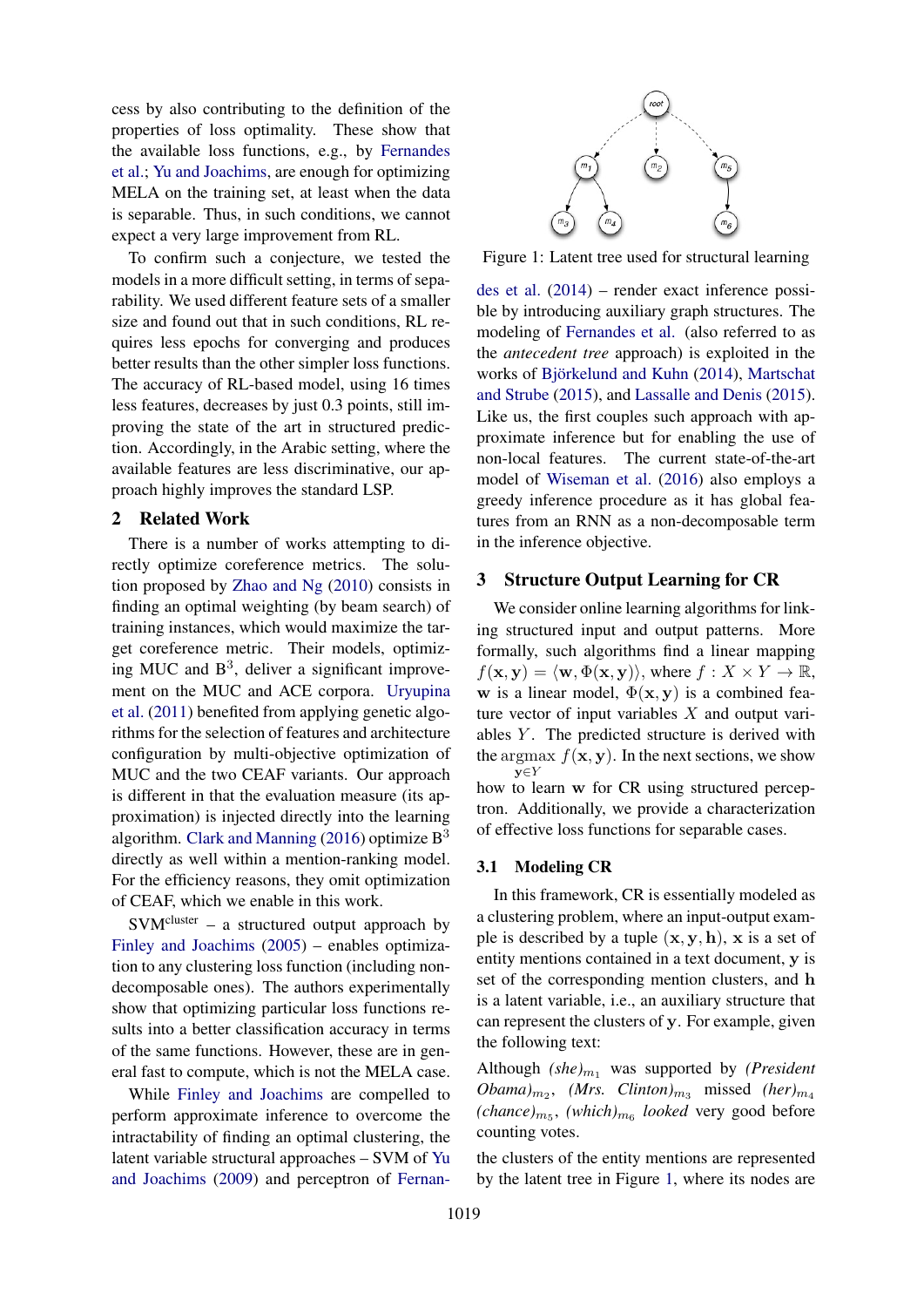Algorithm 1 Latent Structured Perceptron

```
1: Input: X = \{(\mathbf{x}_i, \mathbf{y}_i)\}_{i=1}^n, \mathbf{w}_0, C, T2: \mathbf{w} \leftarrow \mathbf{w}_0; t \leftarrow 03: repeat<br>4: for ifor i = 1, ..., n do
  5: h
                               \mathbf{r}_i^* \leftarrow \operatorname*{argmax}_{\mathbf{w}_t, \mathbf{w}_t, \mathbf{w}_t, \mathbf{w}_t, \mathbf{h})} \langle \mathbf{w}_t, \mathbf{w}_t, \mathbf{w}_t \rangle\bar{\mathbf{h}} \in \bar{H}(\mathbf{x}_i, \mathbf{y}_i)6: \hat{\mathbf{h}}_i \leftarrow \operatorname*{argmax}_{\mathbf{h} \in H(\mathbf{x}_i)} \langle \mathbf{w}_t, \Phi(\mathbf{x}_i, \mathbf{h}) \rangle + C \times \Delta(\mathbf{y}_i, \mathbf{h}_i^*, \mathbf{h})h\in H(\mathbf{x}_i)7: if \Delta (\mathbf{y}_i,\mathbf{h}^*{}_{i}, \mathbf{\hat{h}}_{i}) > 0 then
   8: \mathbf{w}_{t+1} \leftarrow \mathbf{w}_t + \Phi(\mathbf{x}_i, \mathbf{h}_i^*) - \Phi(\mathbf{x}_i, \hat{\mathbf{h}}_i)9: end if<br>10: end for
                   end for
11: t \leftarrow t + 112: until t < nT13: \mathbf{w} \leftarrow \frac{1}{t} \sum_{i=1}^{t}\sum\limits_{i=1} \mathbf{w}_ireturn w
```
mentions and the subtrees connected to the additional root node form distinct clusters. The tree h is called a latent variable as it is consistent with y, i.e., it contains only links between mention nodes that corefer or fall into the same cluster according to y. Clearly, an exponential set of trees,  $H$ , can be associated with one and the same clustering y. Using only one tree to represent a clustering makes the search for optimal mention clusters tractable. In particular, structured prediction algorithms select  $h$  that maximizes the model learned at time  $t$ as shown in the next section.

#### 3.2 Latent Structured Perceptron (LSP)

The LSP model proposed by Sun et al. (2009) and specialized for solving CR tasks by Fernandes et al. (2012) is described by Alg. 1.

Given a training set  $\{(\mathbf{x}_i, \mathbf{y}_i)\}_{i=1}^n$ , initial  $\mathbf{w}_0^3$ , a trade off parameter C, and the maximum number of epochs  $T$ , LSP iterates the following operations: Line 5 finds a latent tree  $\mathbf{h}_i^*$  that maximizes  $\langle \mathbf{w}_t, \Phi(\mathbf{x}_i, \mathbf{h}) \rangle$  for the current example  $(\mathbf{x}_i, \mathbf{y}_i)$ . It basically finds the max ground truth tree with respect to the current  $w_t$ . Finding such max requires an exploration over the tree set  $H(\mathbf{x}_i, \mathbf{y}_i)$ , which only contains arcs between mentions that corefer according to the gold standard clustering  $y_i$ . Line 6 seeks for the max-violating tree  $\hat{h}_i$  in  $H(\mathbf{x}_i)$ , which is the set of all candidate trees using any possible combination of arcs. Line 7 tests if the produced tree  $\hat{\mathbf{h}}_i$  has some mistakes with respect to the gold clustering  $y_i$ , using loss function  $\Delta(\mathbf{y}_i, \mathbf{h}^*_i, \hat{\mathbf{h}}_i)$ . Note that some models define a loss exploiting also the current best latent tree  $h_i^*$ . If the test is verified, the model is updated with the vector  $\Phi(\mathbf{x}_i, \mathbf{h}^*_i) - \Phi(\mathbf{x}_i, \hat{\mathbf{h}}_i)$ .

Fernandes et al. (2012) used exactly the directed trees we showed as latent structures and applied Edmonds' spanning tree algorithm (Edmonds, 1967) for finding the max. Their model achieved the best results in the CoNLL–2012 Shared Task, a challenge for CR systems (Pradhan et al., 2012). Their selected loss function also plays an important role as shown in the following.

#### 3.3 Loss functions

When defining a loss, it is very important to preserve the factorization of the model components along the latent tree edges since this leads to efficient maximization algorithms (see Section 5).

Fernandes et al. uses a loss function that (i) compares a predicted tree  $\hat{h}$  against the gold tree h<sup>\*</sup> and (ii) factorizes over the edges in the way the model does. Its equation is:

$$
\Delta_F(\mathbf{h}^*, \hat{\mathbf{h}}) = \sum_{i=1}^M \mathbb{1}_{\hat{\mathbf{h}}(i) \neq \mathbf{h}^*(i)} (1 + r \cdot \mathbb{1}_{\mathbf{h}^*(i) = 0}), (1)
$$

where  $\mathbf{h}^*(i)$  and  $\hat{\mathbf{h}}(i)$  output the parent of the mention node  $i$  in the gold and predicted tree, respectively, whereas  $\mathbb{1}_{\mathbf{h}^*(i) \neq \hat{\mathbf{h}}(i)}$  just checks if the parents are different, and if yes, penalty of 1 (or  $1 + r$ if the gold parent is the root) is added.

Yu and Joachims's loss is based on undirected tree without a root and on the gold clustering y. It is computed as:

$$
\Delta_{YJ}(\mathbf{y}, \hat{\mathbf{h}}) = n(\mathbf{y}) - k(\mathbf{y}) + \sum_{\mathbf{e} \in \hat{\mathbf{h}}} l(\mathbf{y}, \mathbf{e}), \quad (2)
$$

where  $n(\mathbf{y})$  is the number of graph nodes,  $k(\mathbf{y})$  is the number of clusters in y, and  $l(y, e)$  assigns  $-1$ to any edge e that connects nodes from the same cluster in  $v$ , and  $r$  otherwise.

In our experiments, we adopt both loss functions, however, in contrast to Fernandes et al., we always measure  $\Delta_F$  against the gold label y and not against the current  $h^*$ , i.e., in the way it is done by Martschat and Strube (2015), who employ an equivalent LSP model in their work.

### 3.4 On optimality of simple loss functions

The above loss functions are rather simple and mainly based on counting the number of mistaken edges. Below, we show that such simple loss functions achieve training data separation (if it exists) of a general task measure reaching its max on their 0 mistakes. The latter is a desirable characteristic of many measures used in CR and NLP research.

 ${}^{3}$ Either 0 or a random vector.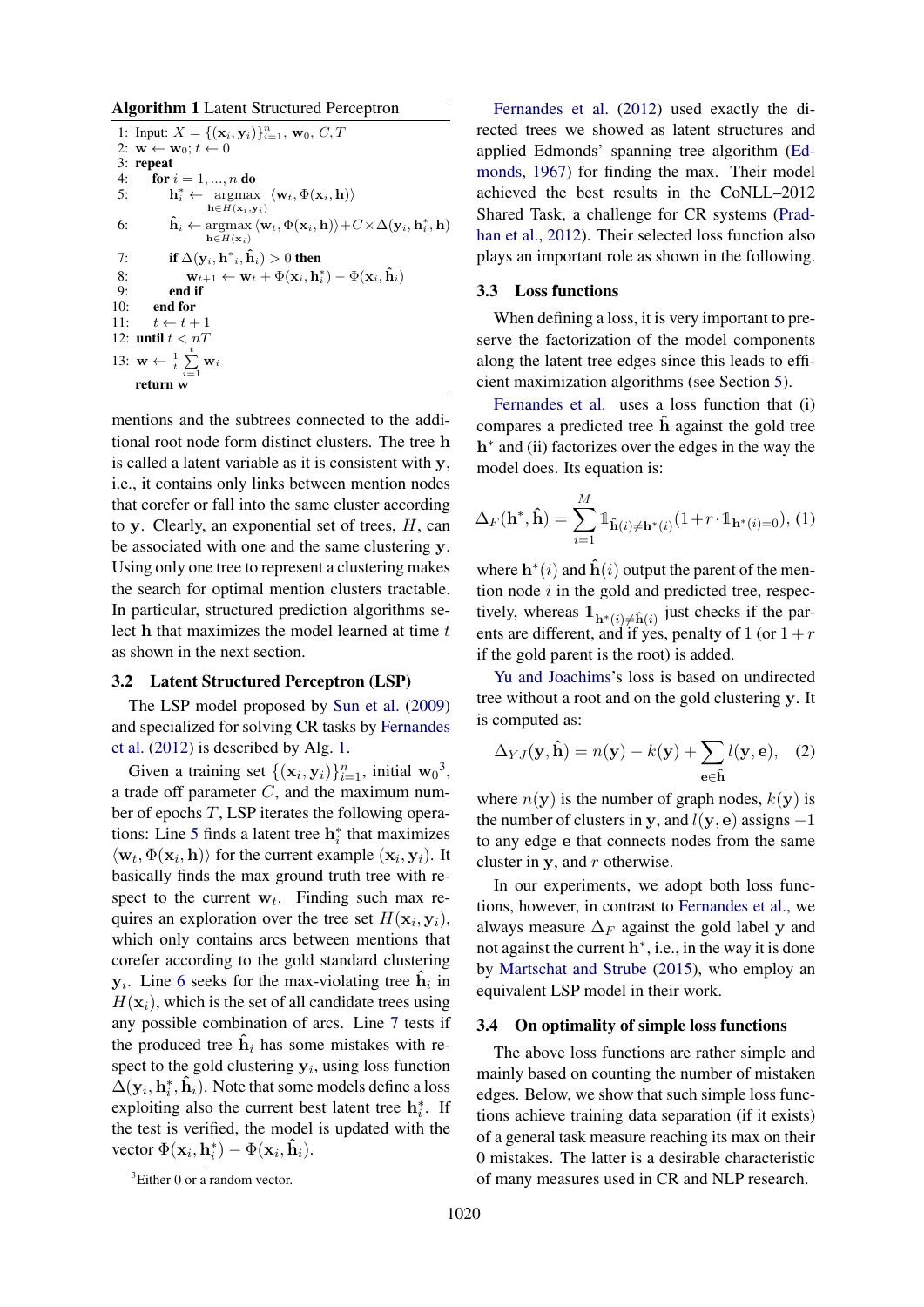Proposition 1 (Sufficient condition for optimality of loss functions for learning graphs). *Let*  $\Delta(\mathbf{y}, \mathbf{h}^*, \hat{\mathbf{h}}) \geq 0$  *be a simple, edge-factorizable loss function, which is also monotone in the number of edge errors, and let*  $\mu(\mathbf{y}, \hat{\mathbf{h}})$  *be any graphbased measure maximized by no edge errors. Then, if the training set is linearly separable LSP optimizing*  $\Delta$  *converges to the*  $\mu$  *optimum.* 

*Proof.* If the data is linearly separable the perceptron converges  $\Rightarrow \Delta(\mathbf{y}_i, \mathbf{h}^*_{i}, \tilde{\mathbf{h}}_i) = 0, \forall \mathbf{x}_i$ . The loss is factorizable, i.e.,

$$
\Delta(\mathbf{y}_i, \mathbf{h}^*_{i}, \hat{\mathbf{h}}_i) = \sum_{\mathbf{e} \in \hat{\mathbf{h}}_i} l(\mathbf{y}_i, \mathbf{h}^*_{i}, \mathbf{e}), \qquad (3)
$$

where  $l(\cdot)$  is an edge loss function. Thus,  $\sum l(\mathbf{y}_i, \mathbf{h}^*, \mathbf{e}) = 0$ . The latter equation and  $e \in \hat{h}$ 

monotonicity imply  $l(\mathbf{y}_i, \mathbf{h}^*_{i}, \mathbf{e}) = 0, \forall \mathbf{e} \in \hat{\mathbf{h}}_i$ i.e., there are no edge mistakes, otherwise by fixing such edges, we would have a smaller  $\Delta$ , i.e., negative, contradicting the initial positiveness hypothesis. Thus, no edge mistake in any  $x_i$  implies that  $\mu(\mathbf{y}, \hat{\mathbf{h}})$  is maximized on the training set.  $\Box$ 

**Corollary 1.**  $\Delta_F(\mathbf{h}^*, \hat{\mathbf{h}})$  and  $\Delta_{YJ}(\mathbf{y}, \hat{\mathbf{h}})$  are both optimal loss functions for graphs.

*Proof.* Equations 1 and 2 show that both are 0 when applied to a clustering with no mistake on the edges. Additionally, for each edge mistake more, both loss functions increase, implying monotonicity. Thus, they satisfy all the assumptions of Proposition 1.  $\Box$ 

The above characteristic suggests that  $\Delta_F$  and  $\Delta_{Y,I}$  can optimize any measure that reasonably targets no mistakes as its best outcome. Clearly, this property does not guarantee loss functions to be suitable for a given task measure, e.g., the latter may have different max points and behave rather discontinuously. However, a common practice in NLP is to optimize the maximum of a measure, e.g., in case of Precision and Recall, or Accuracy, therefore, loss functions able to at least achieve such an optimum are preferable.

## 4 Automatically learning a loss function

How to measure a complex task such as CR has generated a long and controversial discussion in the research community. While such a debate is progressing, the most accepted and used measure is the so-called Mention, Entity, and Link Average (MELA) score. As it will be clear from the description below, MELA is not easily interpretable

and not robust to the mention identification effect (Moosavi and Strube, 2016). Thus, loss functions showing the optimality property may not be enough to optimize it. Our proposal is to use a version of MELA transformed in a loss function optimized by an LSP algorithm with inexact inference. However, the computational complexity of the measure prevents to carry out an effective learning. Our solution is thus to learn MELA with a fast linear regressor, which also produces a continuos version of the measure.

#### 4.1 Measures for CR

MELA is the unweighted average of MUC (Vilain et al., 1995),  $B^3$  (Bagga and Baldwin, 1998) and  $CEAF_e$  (CEAF variant with entity-based similarity) (Luo, 2005; Cai and Strube, 2010) scores, having heterogeneous nature.

MUC is based on the number of correctly predicted links between mentions. The number of links required for obtaining the key entity set  $K$ is  $\sum_{k_i \in K} (|k_i| - 1)$ , where  $k_i$  are key entities in K (cardinality of each entity minus one). MUC recall computes what fraction of these were predicted, and the predicted were as many as  $\sum_{k_i \in K} (|k_i| |p(k_i)|$ ) =  $\sum_{k_i \in K} (|k_i| - 1 - (|p(k_i)| - 1))$ , where  $p(k_i)$  is a partition of the key entity  $k_i$  formed by intersecting it with the corresponding response entities  $r_j \in R$ , s.t.,  $k_i \cap r_j \neq \emptyset$ . This number equals to the number of the key links minus the number of missing links, required to unite the parts of the partition  $p(k_i)$  to obtain  $k_i$ .

B<sup>3</sup> computes Precision and Recall individually for each mention. For mention m:  $Recall_m =$  $\frac{|k_i^m \cap r_j^m|}{|k_i^m|}$ , where  $k_i^m$  and  $r_j^m$ , subscripted with m, denote, correspondingly, the key and response entities into which  $m$  falls. The over-document Recall is then an average of these taken with respect to the number of the key mentions. The MUC and  $B<sup>3</sup>$  Precision is computed by interchanging the roles of the key and response entities.

 $CEAF<sub>e</sub>$  computes similarity between key and system entities after finding an optimal alignment between them. Using  $\psi(k_i, r_j) = \frac{2|k_i \cap r_j|}{|k_i| + |r_j|}$  as the entity similarity measure, it finds an optimal oneto-one map  $g^* : K \to R$ , which maps every key entity to a response entity, maximazing an overall similarity  $\Psi(g) = \sum_{k_i \in K} \psi(k_i, g(k_i))$  of the example. This is solved as a bipartite matching problem by the Kuhn-Munkres algorithm. Then Preci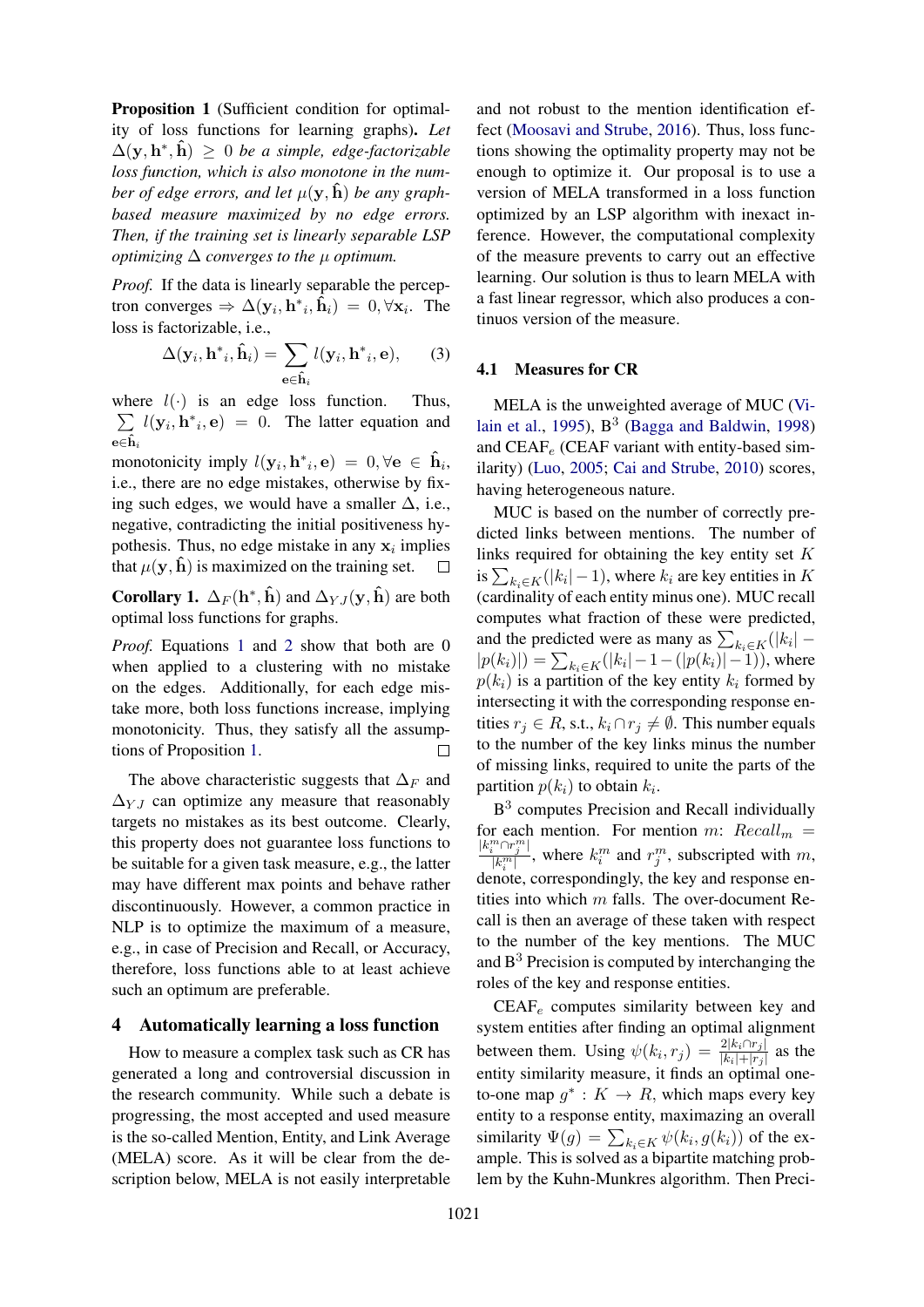Algorithm 2 Finding a Max-violating Spanning Tree

- 1: Input: training example  $(x, y)$ ; graph  $G(x)$  with vertices V denoting mentions; set of the incoming candidate edges,  $E(\mathbf{v})$ ,  $\mathbf{v} \in V$ ; weight vector w
- 2:  $\mathbf{h}^* \leftarrow \emptyset$
- 3: for  $\mathbf{v} \in V$  do<br>4:  $\mathbf{e}^* = \text{arg}\mathbf{v}$ 4:  $\mathbf{e}^* = \operatorname{argmax}_{\mathbf{e} \in E(\mathbf{e})} \langle \mathbf{w}, \mathbf{e} \rangle + C \times l(\mathbf{y}, \mathbf{e})$
- ${\bf e} \in E({\bf v})$
- 5:  $h^* = h^* \cup e^*$
- 6: end for
- 7: return max-violating tree  $h^*$ 8: (clustering  $y^*$  is induced by the tree  $h^*$ )

sion and Recall are  $\frac{\Psi(g^*)}{\sum \psi(r_i)}$  $r_j \in R$  $\frac{\Psi(g^*)}{\psi(r_j,r_j)}$  and  $\frac{\Psi(g^*)}{\sum \psi(k_i)}$  $\frac{(g)}{\psi(k_i,k_i)}$ 

 $k_i \in K$ 

respectively.

MELA computation is rather expensive mostly because of  $CEAF_e$ . Its complexity is bounded by  $\mathcal{O}(Ml^2 \log l)$  (Luo, 2005), where M and l are, correspondingly, the maximum and minimum number of entities in y and  $\hat{y}$ . Computing CEAF<sub>e</sub> is especially slow for the candidate outputs  $\hat{y}$  with a low quality of prediction, i.e, when  $l$  is big, and the coherence with the gold y is scarse.

Finally,  $B^3$  and CEAF<sub>e</sub> are strongly influenced by the mention identification effect (Moosavi and Strube, 2016). Thus,  $\Delta_F$  and  $\Delta_{YJ}$  may output identical values for different clusterings that can have a big gap in terms of MELA.

#### 4.2 Features for learning measures

As computational reasons prevent to use MELA in LSP (see our inexact search algorithm in Section 5), we study methods for approximating it with a linear regressor. For this purpose, we define nine features, which count either exact or simplified versions of Precision, Recall and F1 of each of the three metric-components of MELA. Clearly, neither  $\Delta_F$  nor  $\Delta_{YJ}$  provide the same values.

Apart from the computational complexity, the difficulty of evaluating the quality of the predicted clustering  $\hat{v}$  during training is also due to the fact that CR is carried out on automatically detected mentions, while it needs to be compared against a gold standard clustering of a gold mention set. However, we can use simple information about automatic mentions and how they relate to gold mentions and gold clusters. In particular, we use four numbers: (i) correctly detected automatic mentions, (ii) links they have in the gold standard, (iii) gold mentions, and (iv) gold links. The last one enables the precise computation of Precision, Recall and F1-measure values of MUC; the required partitions  $p(k<sub>i</sub>)$  of key entities are also available at

training time as they contain only automatic mentions. These are the first three features that we design. Likewise for  $B^3$ , the feature values can be derived using (ii) and (iii).

For computing  $CEAF_e$  heuristics, we do not perform cluster alignment to find an optimal  $\Psi(g^*)$ . Instead of  $\Psi(g^*)$ , which can be rewritten as  $\sum_{m \in K \cap R} \frac{2}{|k_i^m|+|g^*(k_i^m)|}$  if summing up over the mentions not the entities, we simply use  $\tilde{\Psi} =$  $\sum_{m \in K \cap R} \frac{2}{|k_i^m|+|r_j^m|}$ , pretending that for each m its key  $k_i^m$  and response  $r_j^m$  entities are aligned.  $\sum_{r_j \in R} \psi(r_j, r_j)$  and  $\sum_{k_i \in K} \psi(k_i, k_i)$  in the denominators of the Precision and Recall are the number of predicted and gold clusters, correspondingly. The imprecision of the  $CEAF_e$  related features is expected to be leveraged when put together with the exact  $B<sup>3</sup>$  and MUC values into the regression learning using the exact MELA values (implicitly exact  $CEAF_e$  values as well).

#### 4.3 Generating training and test data

The features described above can be used to characterize the clustering variables  $\hat{y}$ . For generating training data, we collected all the maxviolating  $\hat{y}$  produced during LSP<sub>F</sub> (using  $\Delta_F$ ) learning and associate them with their correct MELA scores from the scorer. This way, we can have both training and test data for our regressor. In our experiments, for the generation purpose, we decided to run  $LSP<sub>F</sub>$  on each document separately to obtain more variability in  $\hat{y}$ 's. We use a simple linear SVM to learn a model  $w_\rho$ . Considering that MELA(y,  $\hat{y}$ ) score lies in the interval [100, 0], a simple approximation of the loss could be:

$$
\Delta_{\rho}(\mathbf{y}, \hat{\mathbf{y}}) = 100 - \mathbf{w}_{\rho} \cdot \phi(\mathbf{y}, \hat{\mathbf{y}}). \tag{4}
$$

Below, we show its improved version and an LSP for learning with it based on inexact search.

## 5 Learning with learned loss functions

Our experiments will demonstrate that  $\Delta_{\rho}$  can be accurately learned from data. However, the features we used for this are not factorizable over the edges of the latent trees. Thus, we design a new LSP algorithm that can use our learned loss in an approximated max search.

#### 5.1 A general inexact algorithm for CR

If the loss function can be factorized over tree edges (see Equation 3) the max-violating constraint in Line 6 of Alg. 1 can be efficiently found by exact decoding, e.g., using Edmonds' algorithm as in Fernandes et al. (2014) or Kruskal's as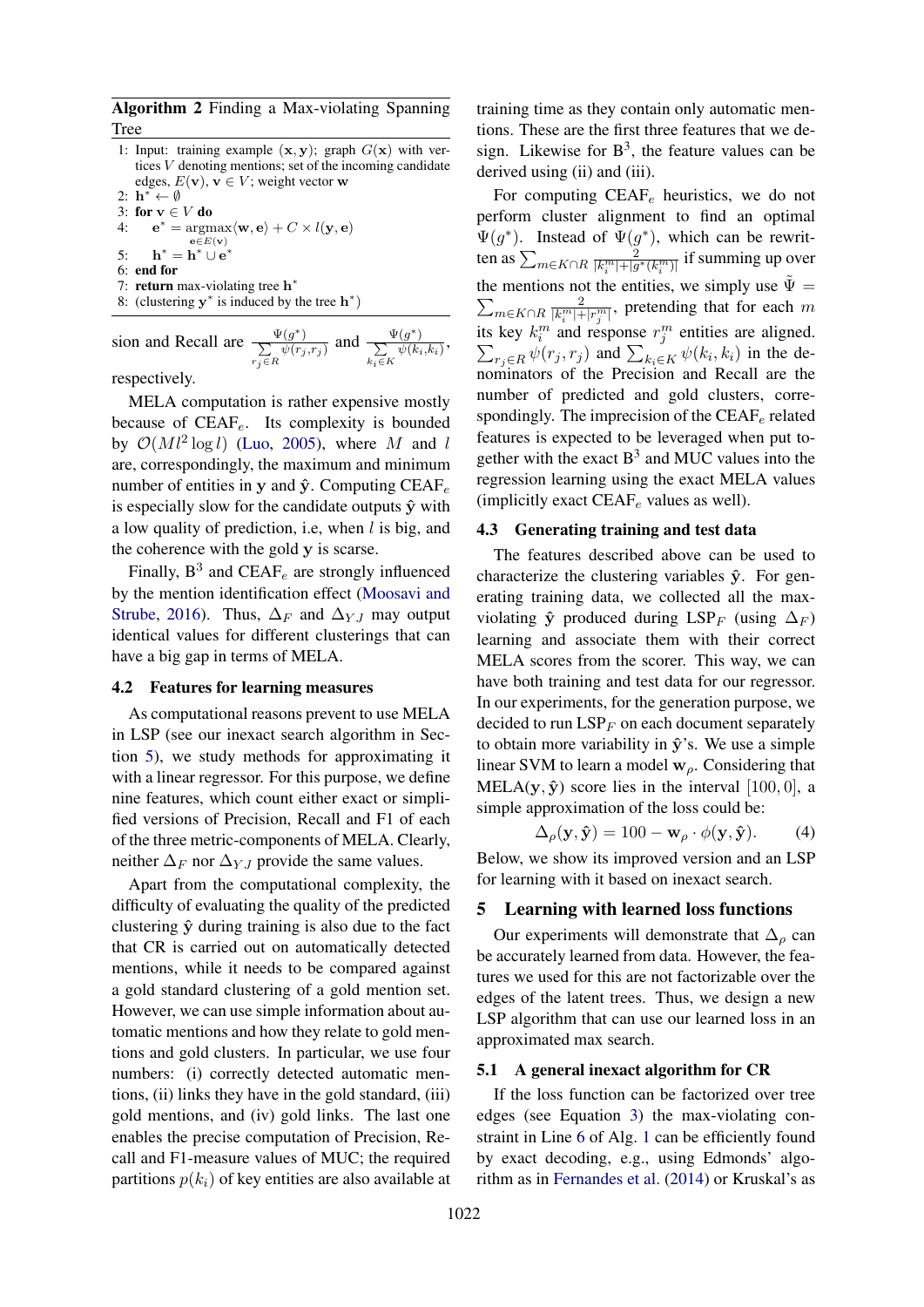Algorithm 3 Inexact Inference of a Max-violating Spanning Tree with a Global Loss

1: Input: training example  $(x, y)$ ; graph  $G(x)$  with vertices V denoting mentions; set of the incoming candidate edges,  $E(\mathbf{v})$ ,  $\mathbf{v} \in V$ ; w, ground truth tree  $\mathbf{h}^*$ 

```
2: \mathbf{h} \leftarrow \emptyset3: score \leftarrow 04: repeat<br>5: \frac{1}{2} \frac{1}{2} \frac{1}{2}5: prev\_score = score<br>6: score = 0score = 07: for \mathbf{v} \in V do<br>8: \mathbf{h} = \hat{\mathbf{h}} \setminus \mathbf{e}8: \mathbf{h} = \mathbf{\hat{h}} \setminus \mathbf{e(v)}<br>9: \mathbf{\hat{e}} = \operatorname{argmax} \langle9: \hat{\mathbf{e}} = \operatorname{argmax}_{\mathbf{e}} \langle \mathbf{w}, \mathbf{e} \rangle + C \times \Delta(\mathbf{y}, \mathbf{h}^*, \mathbf{h} \cup \mathbf{e})e \in E(v)10: \hat{\mathbf{h}} = \mathbf{h} \cup \hat{\mathbf{e}}<br>11: score = sc11: score = score + \langle \mathbf{w}, \hat{\mathbf{e}} \rangle<br>12: end for
12: end for<br>13: score =13: score = score + \Delta(\mathbf{y}, \mathbf{h}^*, \hat{\mathbf{h}})14: until score = prev\_score15: return max-violating tree h
```
in Yu and Joachims (2009). The candidate graph, by construction, does not contain cycles, and the inference by Edmonds' algorithm does technically the same as the "best-left-link" inference algorithm by Chang et al. (2012). This can be schematically represented in Alg. 2.

When we deal with  $\Delta_{\rho}$ , Alg. 2 cannot be longer applied as our new loss function is nonfactorizable. Thus, we designed a greedy solution, Alg. 3, which still uses the spanning tree algorithm, though, it is not guaranteed to deliver the max-violating constraint. However, finding even a suboptimal solution optimizing a more accurate loss function may achieve better performance both in terms of speed and accuracy.

We reformulate Step 4 of Alg. 2, where a maxviolating incoming edge  $\hat{e}$  is identified for a vertex v. The new max-violating inference objective contains now a global loss measured on the partial structure  $\hat{h}$  built up to now plus a candidate edge e for a vertex v in consideration (Line 10 of Alg. 3). On a high level, this resembles the inference procedure of Wiseman et al. (2016), who use it for optimizing global features coming from an RNN. Differently though, after processing all the vertices, we repeat the procedure until the score of h no longer improves.

Note that Björkelund and Kuhn (2014) perform inexact search on the same latent tree structures to extend the model to non-local features. In contrast to our approach, they use beam search and accumulate the early updates.

In addition to the design of an algorithm enabling the use of our  $\Delta_{\rho}$ , there are other intricacies

| Samples |      | # examples | <b>MSE</b> | <b>SCC</b> |  |
|---------|------|------------|------------|------------|--|
| Train   | Test |            |            |            |  |
| 51      | S٥   | 6.011      | 2.650      | 99.68      |  |
| ٥o      |      | 5.496      | 2.483      | 99.70      |  |

Table 1: Accuracy of the loss regressor on two different sets of examples generated from different documents samples.

caused by the lack of factorization that need to be taken into account (see the next section).

#### 5.2 Approaching factorization properties

The  $\Delta_{\rho}$  defined by Equation 4 approximately falls into the interval  $[0, 100]$ . However, the simple optimal loss functions,  $\Delta_F$  and  $\Delta_{YJ}$ , output a value dependent on the size of the input training document in terms of edges (as they factorize in terms of edges). Since this property cannot be learned from MELA by our regression algorithm, we calibrate our loss with respect to the number of correctly predicted mentions, c, in that document, obtaining  $\Delta'_{\rho} = \frac{c}{100} \Delta_{\rho}$ .

Finally, another important issue is connected to the fact that on the way as we incrementally construct a max-violating tree according to Alg. 3,  $\Delta_{\rho}$ decreases (and MELA grows), as we add more mentions to the output, traversing the tree nodes v. Thus, to equalize the contribution of the loss among the candidate edges of different nodes, we also scale the loss of the candidate edges of the node  $v$  having order  $i$  in the document, according to the formula  $\Delta_{\rho}^{\prime\prime} = \frac{i}{|V|} \Delta_{\rho}^{\prime}$ . This can be interpreted as giving more weight to the hard-toclassify instances – an important issue alleviated by Zhao and Ng (2010). Towards the end of the document, the probability of correctly predicting an incoming edge for a node generally decreases, as increases the number of hypotheses.

## 6 Experiments

In our experiments, we first show that our regressor for learning MELA approximates it rather accurately. Then, we examine the impact of our  $\Delta_{\rho}$  on state-of-the-art systems in comparison with other loss functions. Finally, we show that the impact of our model is amplified when learning in smaller feature spaces.

## 6.1 Setup

Data We conducted our experiments on English and Arabic parts of the corpus from CoNLL 2012-Shared Task<sup>4</sup>. The English data contains 2,802, 343, and 348 documents in the training,

<sup>4</sup>conll.cemantix.org/2012/data.html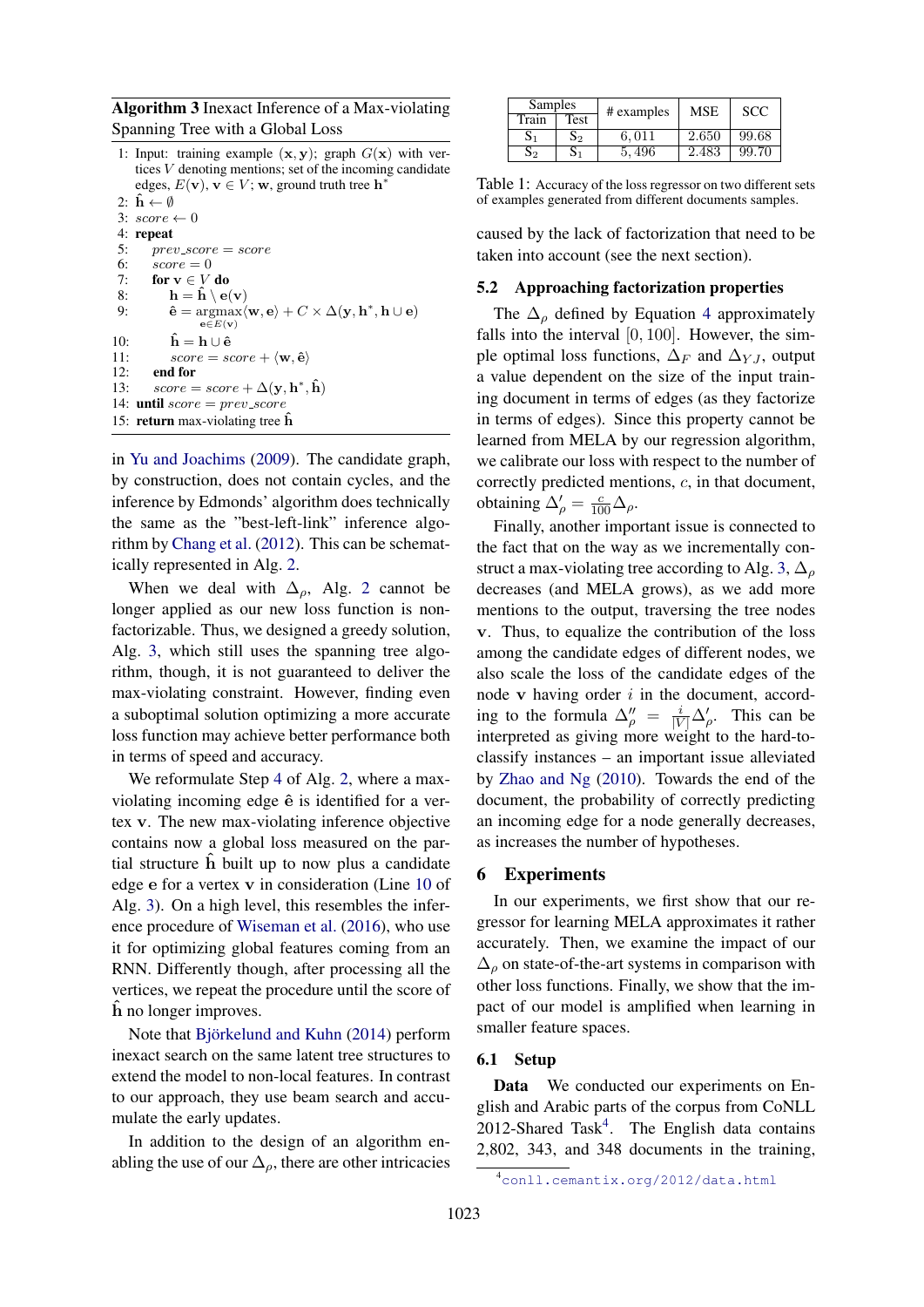

Figure 2: Regressor Learning curves.

dev. and test parts, respectively. The Arabic data includes 359, 44, and 44 documents for training, dev. and test sets, respectively.

Models We implement our version of LSP, where  $LSP<sub>F</sub>$ ,  $LSP<sub>YJ</sub>$ , and  $LSP<sub>\rho</sub>$  use the loss functions,  $\Delta_F$ ,  $\Delta_{Y,I}$ , and  $\Delta_{\rho}$ , defined in Section 3.3 and 5.2, respectively. We used cort<sup>5</sup> – coreference toolkit by Martschat and Strube (2015) both to preprocess the English data and to extract candidate mentions and features (the basic set). For Arabic, we used mentions and features from BART<sup>6</sup> (Uryupina et al., 2012). We extended the initial feature set for Arabic with the feature combinations proposed by Durrett and Klein (2013), those permitted by the available initial features.

Parametrization All the perceptron models require tuning of a regularization parameter C.  $LSP<sub>F</sub>$  and  $LSP<sub>YJ</sub>$  – also tuning of a specific loss parameter r. We select the parameters on the entire dev. set by training on 100 random documents from the training set. We pick up  $C \in \{1.0, 100.0, 1000.0, 2000.0\}$ , the r values for  $LSP_F$  from the interval [0.5, 2.5] with step 0.5, and the r values for  $LSP_{Y,I}$  – from  $\{0.05, 0.1, 0.5\}$ . Ultimately, for English, we used  $C = 1000.0$  in all the models;  $r = 1.0$  in LSP<sub>F</sub> and  $r = 0.1$  in LSP<sub>YJ</sub>. And wider ranges of parameter values were considered for Arabic, due to the lower mention detection rate:  $C = 1000.0$ ,  $r = 6.0$  for LSP<sub>F</sub>,  $C = 1000.0$ ,  $r = 0.01$  for LSP<sub>Y</sub>, and  $C = 5000.0$  – for LSP<sub>o</sub>. A standard previous work setting for the number of epochs T of LSP is 5 (Martschat and Strube, 2015). Fernandes et al. (2014) noted that  $T = 50$  was sufficient for convergence. We selected the best  $T$  from 1 to 50 on the dev. set.

**Evaluation measure** We used MUC,  $B^3$ , CEAF<sub>e</sub> and their average MELA for evaluation, computed by the version 8 of the official CoNLL scorer.

| Model                     | Selected $(N = 1M)$ |                    | All $(N \sim 16.8M)$ |                    |                    |                |
|---------------------------|---------------------|--------------------|----------------------|--------------------|--------------------|----------------|
|                           | Dev.                | Test               | $T_{best}$           | Dev.               | Test               | $T_{best}$     |
| $\overline{\text{LSP}}_F$ |                     | $63.72 \mid 62.19$ | 49                   |                    | $64.05 \mid 63.05$ | 41             |
| $LSP_{Y,I}$               |                     | 63.72 62.44        | 29                   |                    | $64.32\, \,62.76$  | 13             |
| $LSP_{\rho}$              |                     | $64.12\, \,63.09$  | 27                   |                    | $64.30\, \,63.37$  | 18             |
| M&S AT                    |                     |                    |                      | $62.31 \mid 61.24$ |                    | $\overline{5}$ |
| M&S MR                    |                     |                    |                      | 63.52   62.47      |                    | 5              |
| B&K                       |                     |                    |                      |                    | $62.52 \mid 61.63$ |                |
| Fer                       |                     |                    |                      |                    | $60.57 \mid 60.65$ |                |

Table 2: Results of our and previous work models evaluated on the dev. and test sets following the exact CoNLL-2012 English setting, using all training documents with All and  $1M$ features.  $T_{best}$  is evaluated on the dev. set.

#### 6.2 Learning loss functions

For learning MELA, we generated training and test examples from  $LSP<sub>F</sub>$  according to the procedure described in Section 4.3. In the first experiment, we trained the  $w_\rho$  model on a set of examples  $S_1$ , generated from a sample of 100 English documents and tested on a set of examples  $S_2$ , generated from another sample of the same size, and vice versa. The results in Table 1 show that with just 5, 000/6, 000, the Mean Squared Error (MSE) is roughly between  $\sim 2.4 - 2.7$ : these are rather small numbers considering that the regression output values in the interval [0, 100]. Squared Correlation Coefficient (SCC) reaches a correlation of about 99.7%, demonstrating that our regression approach is effective in estimating MELA.

Additionally, Figure 2 shows the regression learning curves evaluated with MSE and SCC. The former rapidly decreases and, with about 1, 000 examples, reaches a plateau of around 2.3. The latter shows a similar behaviour, approaching a correlation of about 99.8% with real MELA.

#### 6.3 State of the art and model comparison

We first experimented with the standard CoNLL setting to compare the LSP accuracy in terms of MELA using the three different loss functions, i.e.,  $LSP<sub>F</sub>$ ,  $LSP<sub>YJ</sub>$  and  $LSP<sub>o</sub>$ . In particular, we used all the documents of the training set and all  $N \sim 16.8M$  features from cort, and tested on the both dev. and test sets. The results are reported in Columns All of Table 2.

We note first that our  $\Delta_{\rho}$  is effective as it stays on a par with  $\Delta_F$  and  $\Delta_{YJ}$  on the dev. set. This is interesting as Corollary 1 shows that such functions can optimize MELA, the reported values refer to the optimal epoch numbers. Also,  $LSP_\rho$  improves the other models on the test set by 0.3 percent points (statistical significant at the 93% level of confidence).

<sup>5</sup>http://smartschat.de/software

<sup>6</sup>http://www.bart-coref.org/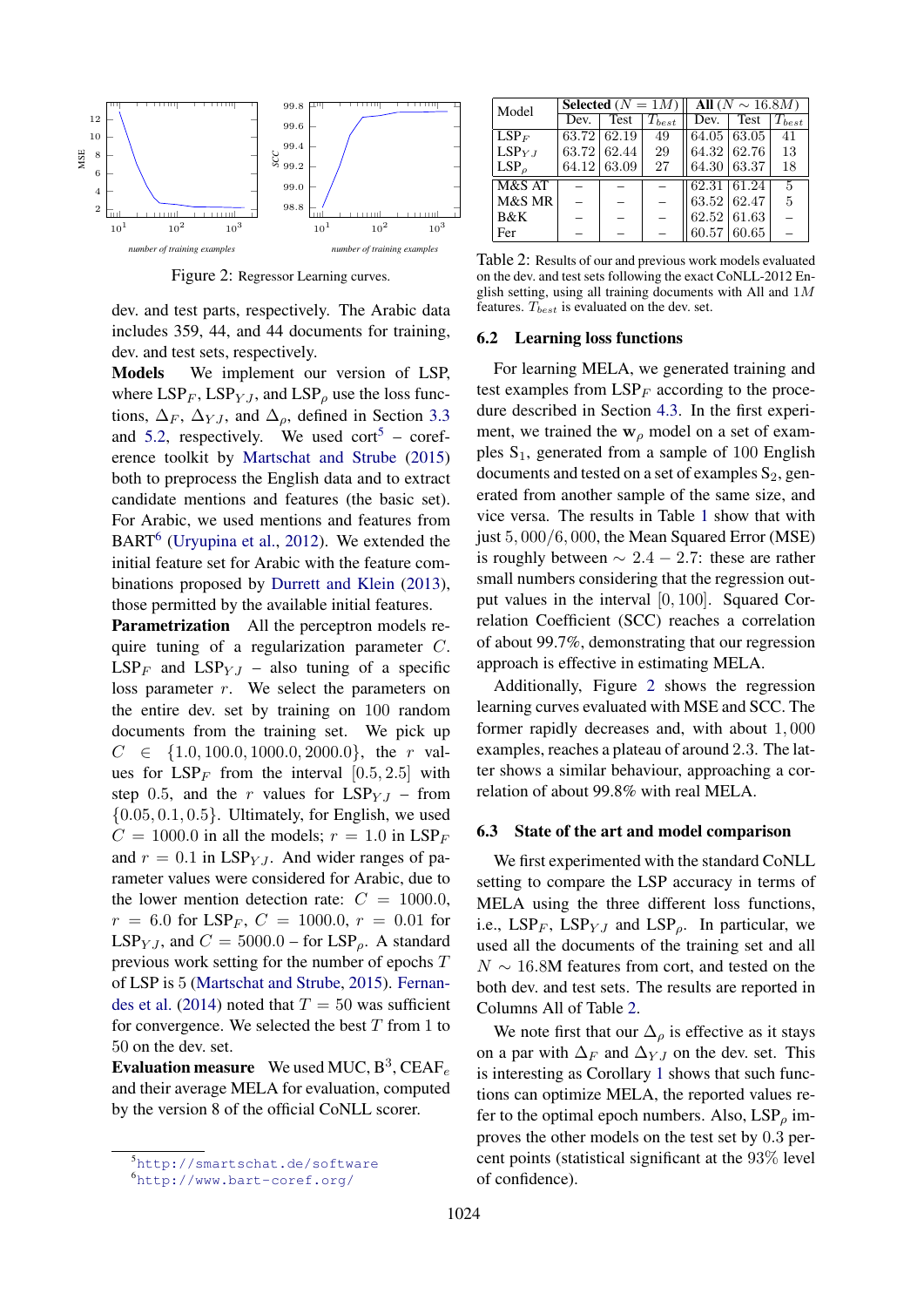

Figure 3: Results of LSP models on the dev. set using different number of features, N. The last plot reports MELA score on the test set of the models using the optimal number of epochs tuned on the dev. set.

| #Feat. | Model          | <b>Test Set</b> |                |          |       |
|--------|----------------|-----------------|----------------|----------|-------|
|        |                | MUC             | $\, {\rm B}^3$ | $CEAF_e$ | MELA  |
| All    | $LSP_F$        | 72.66           | 59.94          | 56.54    | 63.05 |
|        | $LSP_{Y,I}$    | 72.18           | 59.31          | 55.82    | 62.76 |
|        | $LSP_{\alpha}$ | 72.34           | 60.36          | 57.40    | 63.37 |
|        | $LSP_F$        | 71.95           | 59.03          | 55.59    | 62.19 |
| 1M     | $LSP_{Y,I}$    | 72.35           | 59.54          | 56.38    | 62.44 |
|        | $LSP_{\rho}$   | 72.09           | 60.11          | 57.07    | 63.09 |

Table 3: Results on the test set using the same setting of Table 2 and the measures composing MELA.

Secondly, all the three models improve the state of the art on CR using LSP, i.e., by Martschat and Strube (2015) using antecedent trees (M&S AT) or mention ranking (M&S MR), Björkelund and Kuhn (2014) using a global feature model (B&K) and Fernandes et al. (2014) (Fer). Noted that all the LSP models were trained on the training set only, without retraining on the training and dev. sets together, thus our scores can be improved.

Thirdly, Table 3 shows the breakdown of the MELA results in terms of its components on the test set. Interestingly,  $LSP_\rho$  is noticeably better in terms of  $B^3$  and CEAF<sub>e</sub>, while LSP with simple losses, as expected, deliver higher MUC score.

Finally, the overall improvement of  $\Delta_{\rho}$  is not impressive. This mainly depends on the optimality of the competing loss functions, which in a setting of  $\sim$  16.8M features, satisfy the separability condition of Proposition 1.

#### 6.4 Learning in more challenging conditions

In these experiments, we verify the hypothesis that when the optimality property is partially or totally missing  $\Delta_{\rho}$  is more visibly superior to  $\Delta_F$ and  $\Delta_{Y,J}$ . As we do not want to degrade their effectiveness, the only condition dependent on the setting is the data inseparability or at least harder to be separated. These conditions can be obtained by reducing the size of the feature space. However, since we aim at testing conditions, where  $\Delta_{\rho}$ is practically useful, we filter out less important features, preserving the model accuracy (at least when the selection is not extremely harsh). For this purpose, we use a feature selection approach using a basic binary classifier trained to discriminate between correct and incorrect mention pairs. It is typically used in non structured CR methods and has a nice property of using the same features of LSP (we do not use global features in our study). We carried out a selection using the absolute values of the model weights of the classifier for ranking features and then selecting those having higher rank (Haponchyk and Moschitti, 2017).

The MELA produced by our models using all the training data is presented in Figure 3. The first 7 plots show learning curves in terms of LSP epochs for different feature sets with increasing size  $N$ , evaluated on the dev. set. We note that: firstly, the fewer features are available, the better  $LSP_\rho$  curves are than those of  $LSP_F$  and  $LSP_{YJ}$ in terms of accuracy and convergence speed. The intuition is that finding a separation of the training set (generalizing well) becomes more challenging (e.g., with 10k features, the data is not linearly sep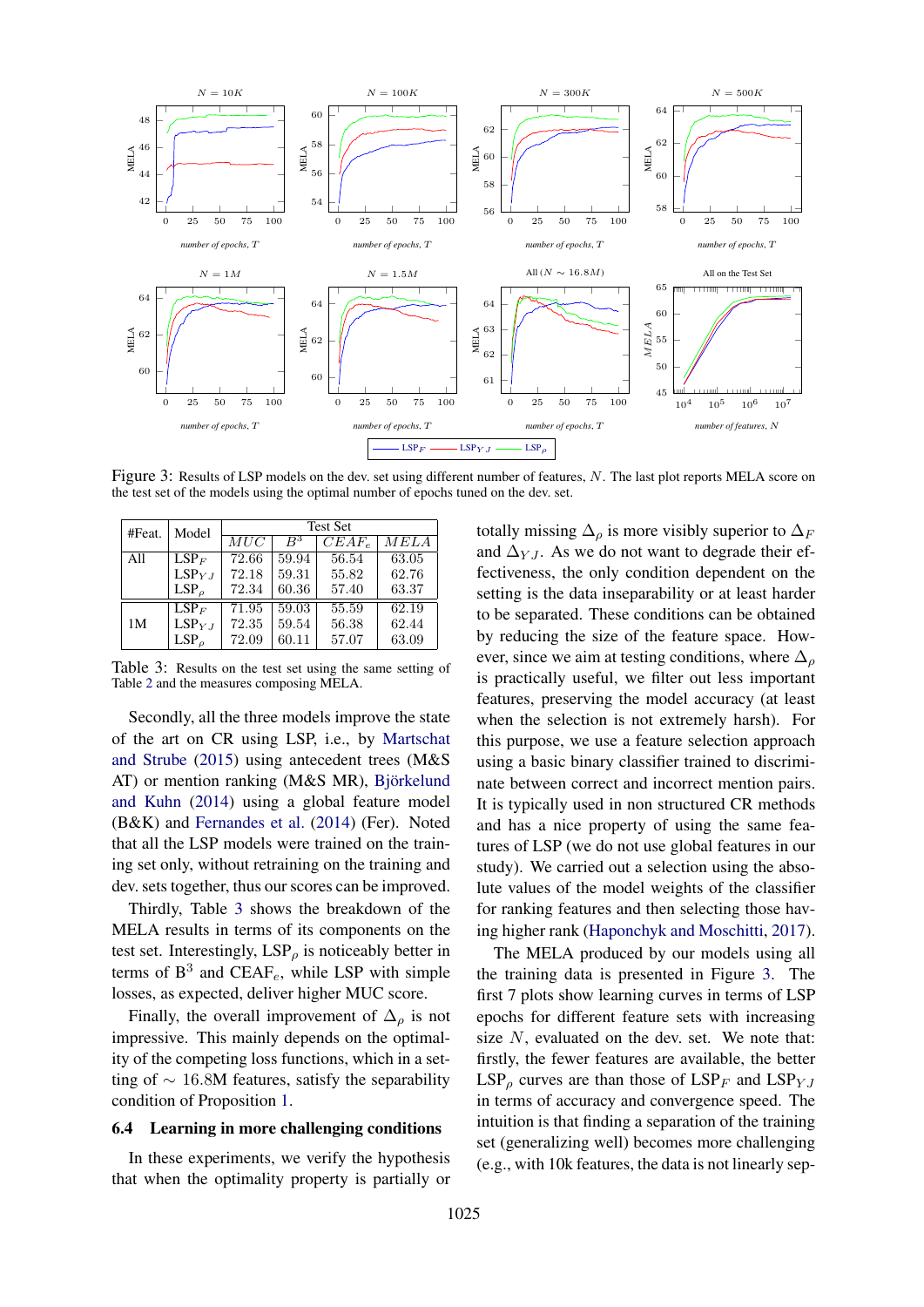arable) thus a loss function which is closer to the real measure provides some advantages.

Secondly, when using all features,  $LSP_\rho$  is still overall better than the other models but clearly the latter can achieve the same MELA on the dev. set.

Thirdly, the last plot shows the MELA produced by LSP models on the test set, when trained with the best epoch derived from the dev. set (previous plots). We observe that  $LSP_\rho$  is constantly better than the other models, though decreasing its effect as the feature number increases.

Next, in Column 1 (Selected) of Table 2, we report the model MELA using 1 million features. We note that  $LSP_\rho$  improves the other models by at least 0.6 percent points, achieving the same accuracy as the best of its competitors, i.e.,  $LSP_F$ , using all the features.

Finally,  $\Delta_{\rho}$  does not satisfy Proposition 1, therefore, generally, we do not know if it can optimize any  $\mu$ -type measure over graphs. However, being learned to optimize MELA, it clearly separates data maximizing such a measure. We empirically verified this by checking the MELA score obtained on the training set: we found that  $LSP_\rho$  always optimizes MELA, iterating for fewer epochs than the other loss functions.

#### 6.5 Generalization to other languages

Here, we test the effectiveness of the proposed method on Arabic using all available data and features. The results in Table 4 reveal an indisputable superiority of  $LSP<sub>o</sub>$  over the counterparts optimizing simple loss functions. They support the results of the previous section as we had to deal with the insufficiency of the expert-based features for Arabic. In such an uneasy case,  $LSP_\rho$  was able to improve over  $LSP<sub>F</sub>$  by more than 4.7 points.

We also tested the loss model  $w_\rho$  trained for the experiments on the English data (resp. setting All of Section 6.3) in  $LSP_\rho$  on Arabic. This corresponds to  $\text{LSP}_{\rho}^{EN}$  model. Notably, it performs even better, 1.5 points more, than  $LSP_\rho$  using a loss learned from Arabic examples. This suggests a nice property of data invariance of  $\Delta_{\rho}$ . The improvement delivered by the "English"  $w<sub>o</sub>$  is due to the fact that it was trained on the data which is richer: (i) quantitatively, since coming from almost 8 times more training documents in comparison to Arabic and (ii) qualitatively, in a sense of diversity with respect to the RL target value. Indeed, the Arabic data is much less separable than

| Model                 | All $(N \sim 395K)$ |             |            |  |
|-----------------------|---------------------|-------------|------------|--|
|                       | Dev.                | <b>Test</b> | $T_{best}$ |  |
| $LSP_F$               | 31.20               | 33.19       | 10         |  |
| $LSP_{Y,I}$           | 27.70               | 28.51       | 13         |  |
| $LSP_{\rho}$          | 36.91               | 37.91       | 6          |  |
| $\text{LSP}^{EN}_a$   | 38.47               | 39.56       | 12         |  |
| Uryupina et al., 2012 |                     | 37.54       |            |  |
| <b>B&amp;K</b>        | 46.67               | 48.72       |            |  |
| Fer                   |                     | 45.18       |            |  |

Table 4: Results of our and baseline models evaluated on the dev. and test sets following the exact CoNLL-2012 Arabic setting, using all training documents.  $T_{best}$  is evaluated on the dev. set.

the English data and this prevents to have examples where MELA values are higher.

## 7 Conclusions

In this paper, we studied the use of complex loss functions in structured prediction for CR. Given the scale of our investigation, we limited our study to LSP, which is anyway considered state of the art. We derived several findings: (i) for the first time, up to our knowledge, we showed that a complex measure, such as MELA, can be learned by a linear regressor (RL) with high accuracy and effective generalization. (ii) The latter was essential for designing a new LSP based on inexact search and RL. (iii) We showed that an automatically learned loss can be optimized and provides stateof-the-art performance in a real setting, including thousands of documents and millions of features, such as CoNLL–2012 Shared Task. (iv) We defined a property of optimal loss functions for CR, which shows that in separable cases, such losses are enough to get the state of the art. However, as soon as separability becomes more complex simple loss functions lose optimality and RL becomes more accurate and faster. (v) Our MELA approximation provides a loss that is data invariant which, once learned, can be optimized in LSP on different datasets and in different languages.

Our study opens several future directions, ranging from defining algorithms based on automatically learned loss functions to learning more effective measures from expert examples.

### Acknowledgements

We would like to thank Olga Uryupina for providing us with the preprocessed data from BART for Arabic. This work has been supported by the EC project CogNet, 671625 (H2020-ICT-2014-2, Research and Innovation action). Many thanks to the anonymous reviewers for their valuable suggestions.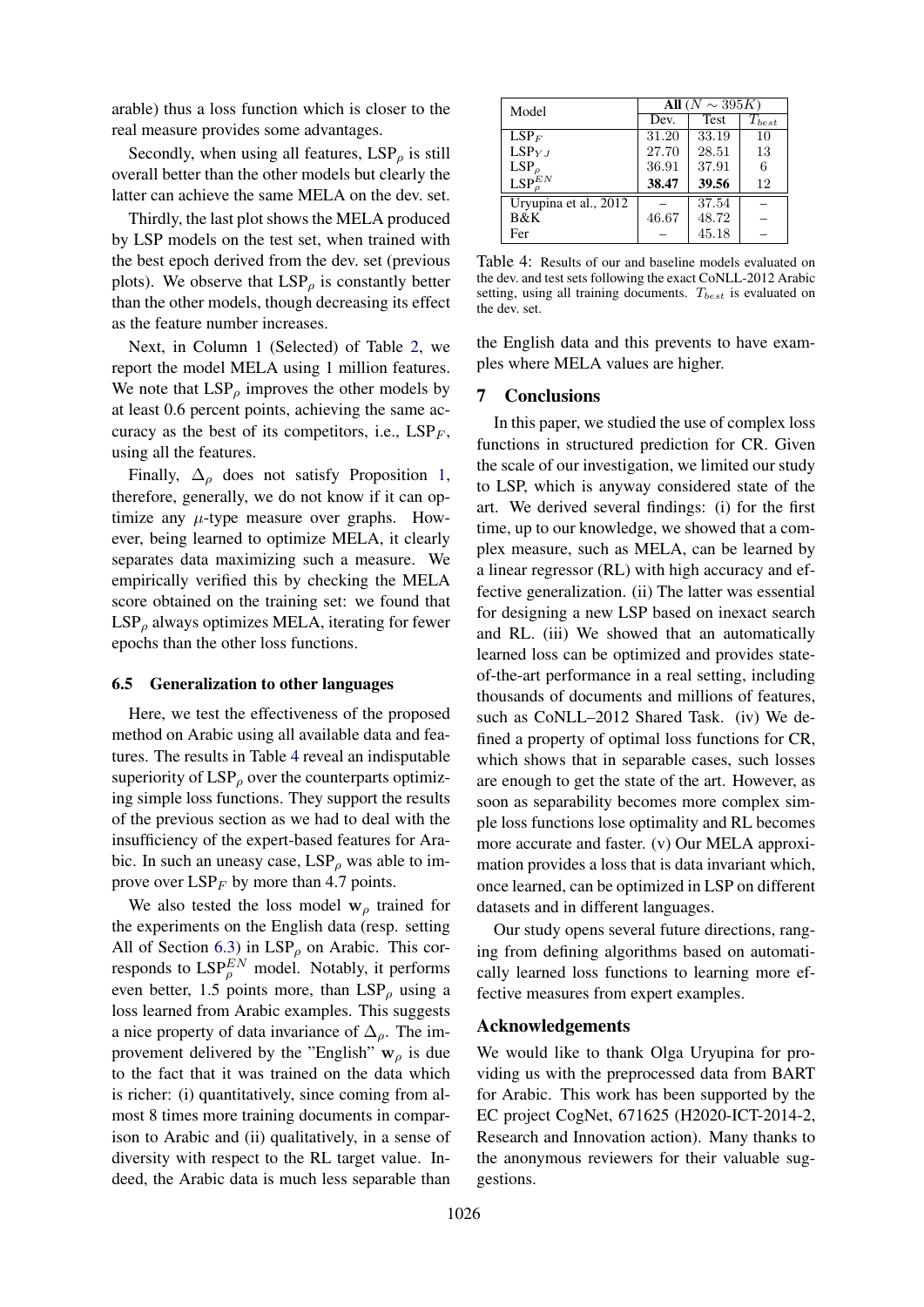#### References

- Amit Bagga and Breck Baldwin. 1998. Algorithms for scoring coreference chains. In *Proceedings of the Linguistic Coreference Workshop at the First International Conference on Language Resources and Evaluation*. Granada, Spain, pages 563–566.
- Anders Björkelund and Jonas Kuhn. 2014. Learning structured perceptrons for coreference resolution with latent antecedents and non-local features. In *Proceedings of the 52nd Annual Meeting of the Association for Computational Linguistics (Volume 1: Long Papers)*. Association for Computational Linguistics, Baltimore, Maryland, pages 47–57. http://www.aclweb.org/anthology/P/P14/P14-1005.
- Jie Cai and Michael Strube. 2010. Evaluation metrics for end-to-end coreference resolution systems. In *Proceedings of the 11th Annual Meeting of the Special Interest Group on Discourse and Dialogue*. Association for Computational Linguistics, Stroudsburg, PA, USA, SIGDIAL '10, pages 28–36. http://dl.acm.org/citation.cfm?id=1944506.1944511.
- Kai-Wei Chang, Rajhans Samdani, Alla Rozovskaya, Mark Sammons, and Dan Roth. 2012. Illinoiscoref: The ui system in the conll-2012 shared task. In *Joint Conference on EMNLP and CoNLL - Shared Task*. Association for Computational Linguistics, Jeju Island, Korea, pages 113– 117. http://www.aclweb.org/anthology/W12-4513.
- Kevin Clark and Christopher D. Manning. 2016. Improving coreference resolution by learning entitylevel distributed representations. In *Proceedings of the 54th Annual Meeting of the Association for Computational Linguistics (Volume 1: Long Papers)*. Association for Computational Linguistics, Berlin, Germany, pages 643–653. http://www.aclweb.org/anthology/P16-1061.
- Greg Durrett and Dan Klein. 2013. Easy victories and uphill battles in coreference resolution. In *In Proceedings of the 2013 Conference on Empirical Methods in Natural Language Processing*.
- Jack Edmonds. 1967. Optimum branchings. *Journal of research of National Bureau of standards* pages 233–240.
- Eraldo Rezende Fernandes, Cícero Nogueira dos Santos, and Ruy Luiz Milidiú. 2012. Latent structure perceptron with feature induction for unrestricted coreference resolution. In *Joint Conference on EMNLP and CoNLL - Shared Task*. Association for Computational Linguistics, Jeju Island, Korea, pages 41–48. http://www.aclweb.org/anthology/W12-4502.
- Eraldo Rezende Fernandes, Cícero Nogueira dos Santos, and Ruy Luiz Milidiú. 2014. Latent trees for coreference resolution. *Computational Linguistics* 40(4):801–835.
- Thomas Finley and Thorsten Joachims. 2005. Supervised clustering with support vector machines. In *ICML '05: Proceedings of the 22nd international conference on Machine learning*. ACM, New York, NY, USA, pages 217–224. https://doi.org/10.1145/1102351.1102379.
- Iryna Haponchyk and Alessandro Moschitti. 2017. A practical perspective on latent structured prediction for coreference resolution. In *Proceedings of the 15th Conference of the European Chapter of the Association for Computational Linguistics: Volume 2, Short Papers*. Association for Computational Linguistics, Valencia, Spain, pages 143–149. http://www.aclweb.org/anthology/E17-2023.
- Emmanuel Lassalle and Pascal Denis. 2015. Joint anaphoricity detection and coreference resolution with constrained latent structures. In *Proceedings of the Twenty-Ninth AAAI Conference on Artificial Intelligence*. AAAI Press, AAAI'15, pages 2274–2280. http://dl.acm.org/citation.cfm?id=2886521.2886637.
- Xiaoqiang Luo. 2005. On coreference resolution performance metrics. In *Proceedings of the Conference on Human Language Technology and Empirical Methods in Natural Language Processing*. Association for Computational Linguistics, Stroudsburg, PA, USA, HLT '05, pages 25–32. https://doi.org/10.3115/1220575.1220579.
- Sebastian Martschat and Michael Strube. 2015. Latent structures for coreference resolution. *Transactions of the Association for Computational Linguistics* 3:405–418.
- Nafise Sadat Moosavi and Michael Strube. 2016. Which coreference evaluation metric do you trust? a proposal for a link-based entity aware metric. In *Proceedings of the 54th Annual Meeting of the Association for Computational Linguistics (Volume 1: Long Papers)*. Association for Computational Linguistics, Berlin, Germany, pages 632–642. http://www.aclweb.org/anthology/P16-1060.
- Sameer Pradhan, Alessandro Moschitti, Nianwen Xue, Olga Uryupina, and Yuchen Zhang. 2012. Conll-2012 shared task: Modeling multilingual unrestricted coreference in ontonotes. In *Joint Conference on EMNLP and CoNLL - Shared Task*. Association for Computational Linguistics, Jeju Island, Korea, page 1–40. http://www.aclweb.org/anthology/W12-4501.
- Xu Sun, Takuya Matsuzaki, Daisuke Okanohara, and Jun'ichi Tsujii. 2009. Latent variable perceptron algorithm for structured classification. In *Proceedings of the 21st International Jont Conference on Artifical Intelligence*. Morgan Kaufmann Publishers Inc., San Francisco, CA, USA, IJCAI'09, pages 1236–1242. http://dl.acm.org/citation.cfm?id=1661445.1661643.
- Olga Uryupina, Alessandro Moschitti, and Massimo Poesio. 2012. Bart goes multilingual: